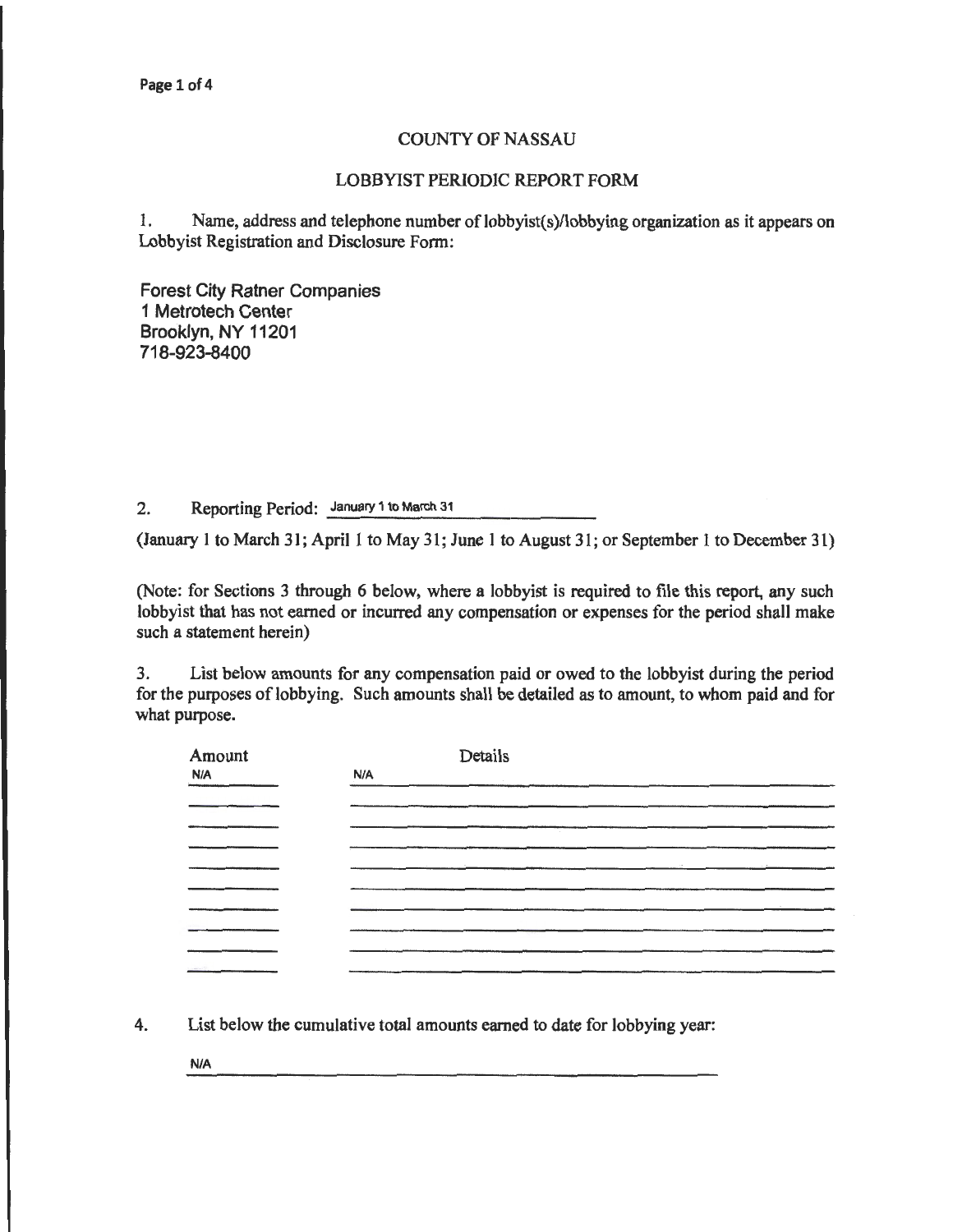*5.* List below amounts for any expenses expended or incurred by the lobbyist during the period for the purposes of lobbying. Such amounts shall be detailed as to amount, to whom paid and for what purpose.

| Amount<br>N/A | Details<br>N/A |
|---------------|----------------|
|               |                |
|               |                |
|               |                |
|               |                |
|               |                |
|               |                |
|               |                |
|               |                |
|               |                |

6. List below the cumulative total amounts expended to date for lobbying year:

N/A

(In lieu of completing 7 through 10 below, you may attach a copy of your Lobbyist Registration and Disclosure Form, provided the information has not changed.)

7. List whether and where the lobbyist(s)/lobbying organization is registered as a lobbyist (e.g. Nassau County, New York State):

Nassau County New York State New York City

8. Name, address and telephone number of client(s) by whom, or on whose behalf, the lobbyist is retained, employed or designated.

Forest City Ratner Companies 1 Metrotech Center Brooklyn, NY 11201 718-923-8000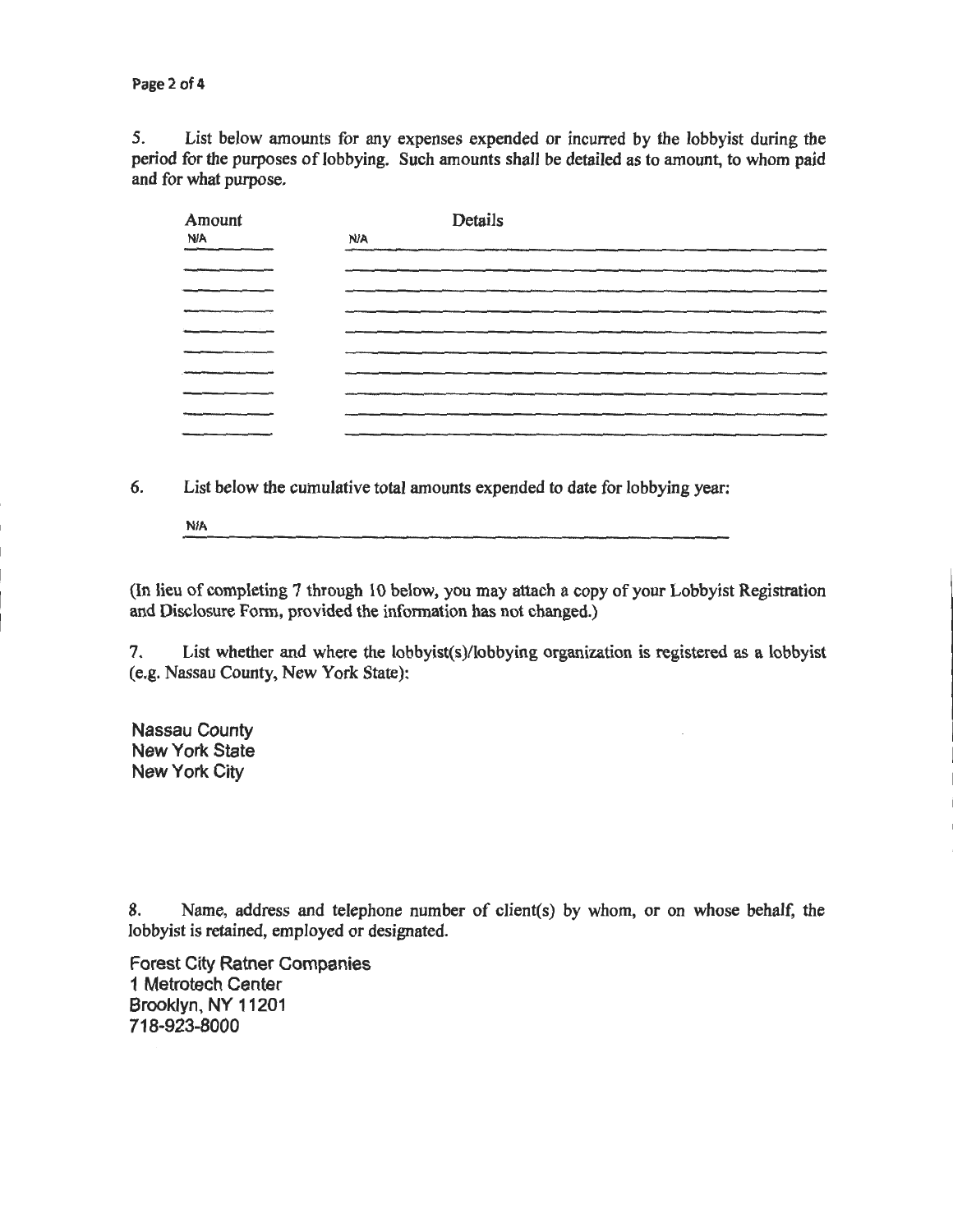9. Describe lobbying activity conducted, or to be conducted, in Nassau County, and identify client(s) for each activity listed, during the Reporting Period.

No activity.

1 0. The name of persons, organizations or governmental entities before whom the lobbyist has lobbied during the period.

N/A